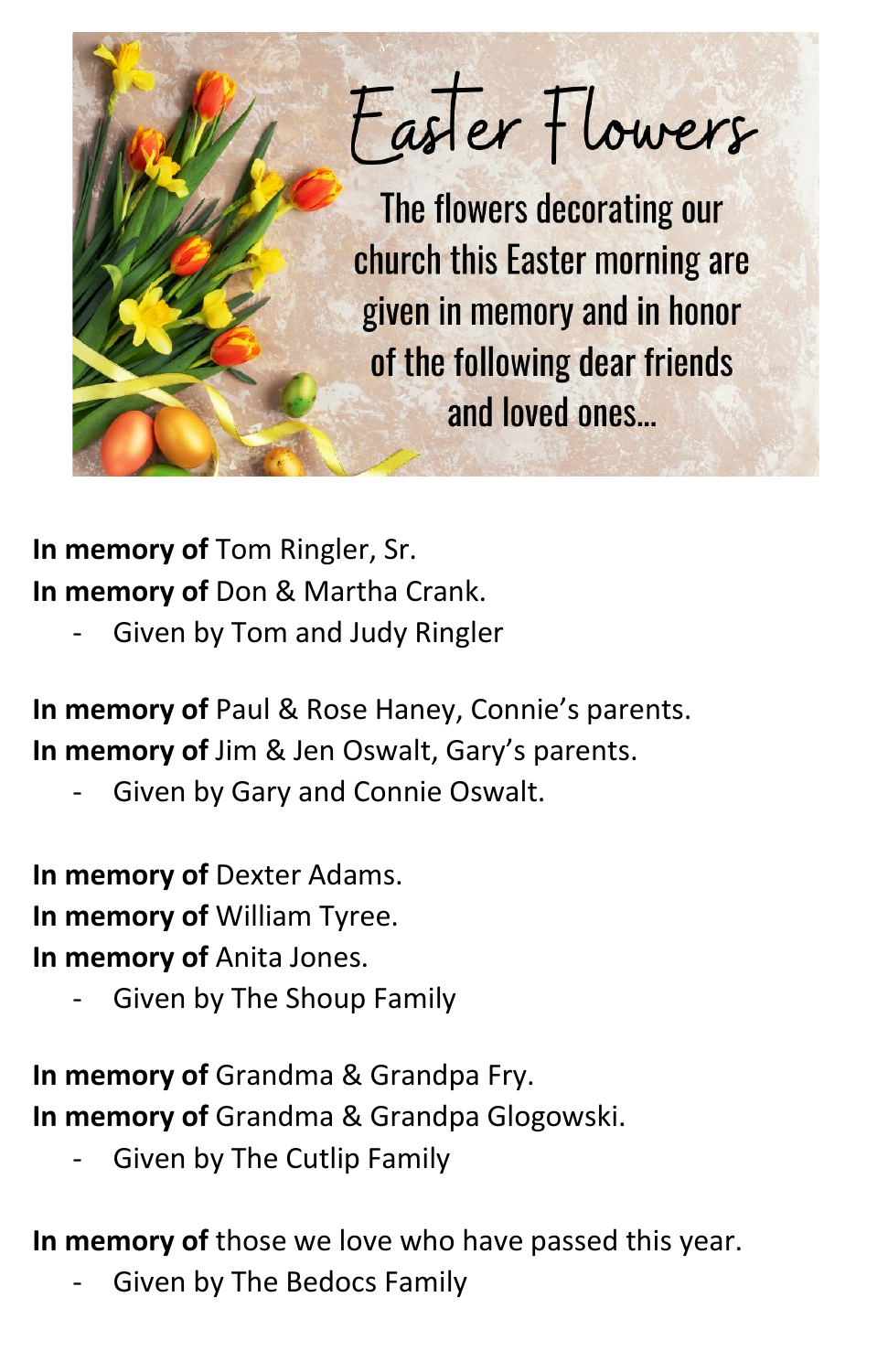**In memory of** Bob, Marcia, and Ray Barcroft.

**In memory of** Ed Harrington, Alicia McKee and Kate DelSanto. **In honor of** Stephen Ministers.

**In honor of** all our shut-ins.

- Given by Phyllis Harrington

**In memory of** Sarah Curry.

Given by Miranda Calame

**In memory of** Dave Tuttle

Given by the Tuttle Family

**In memory of** Tom Them.

- Given by Paula Them

**In honor of** Phyllis Harrington for her friendship and prayer partnership.

**In honor of** Amanda Seiter for her dedication to children & youth ministries.

**In honor of** Connie Cutlip for her dedication to the church and the wonderful way she represents the church to our community and visitors.

- Given by Tina Birchell

**In memory of** Virginia Enzor.

**In memory of** Dorris Adams.

**In honor of** Virginia Enzor, Amy Enzor and Wendy Barey.

- Given by The Blum Family

**In memory of** Walter & Irene Runkle, parents of Nancy. Given by Bob and Nancy Smith.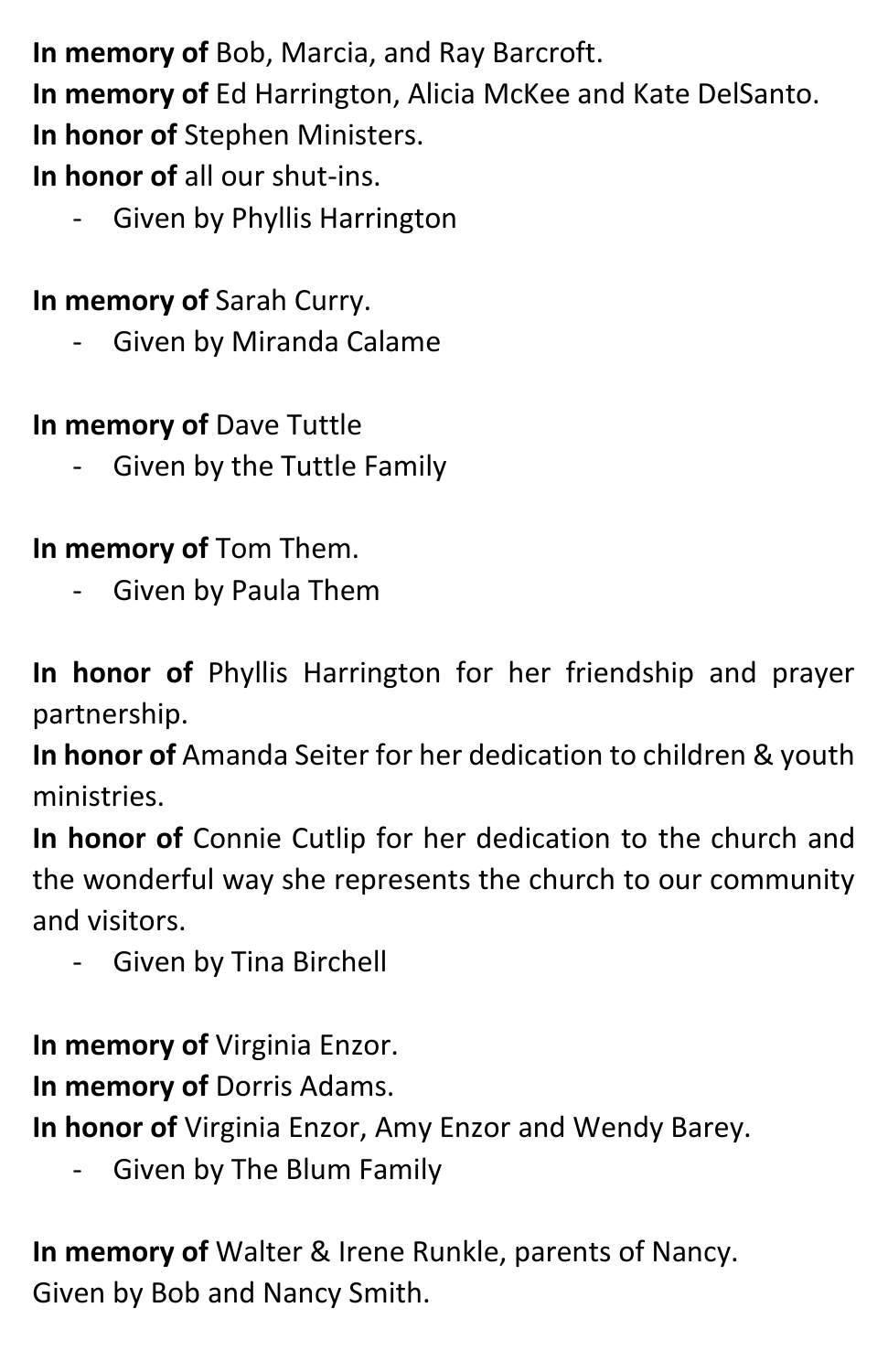**In memory of** Bob Stimpert. **In memory of** Millie Laurent.

Given by The Stimpert Family

**In memory of** Mr. & Mrs. Ted Young **In memory of** Delno McFarland. **In honor of** Carol McFarland.

Given by Jim and Melody Young

**In memory of** Harry Davis, Pat's dad. **In memory of** Ray Rosen Jr., Pat's nephew. **In memory of** Betty Ketcham, Rob's mom. **In memory of** Ray Bartholomew, Rob's dad. **In honor of** our great grandson, Carson Payne.

Given by Pat and Rob Bartholomew

**In memory of** Rosetta McGaha and Paul McGaha. **In memory of** Diana Ferrett.

**In memory of** Edith Henry and James Henry, Sr.

- Given by Jim and Sheila Henry

**In memory of** Brian Robertson.

Given by Jan, Nathan, Fred (Brian's brother) and Sylvia (Brian's mom)

**In memory of** Kate and Mervin Oswalt. **In memory of** Virgil and Mary Lou Kennedy. **In memory of** Steve Kennedy. **In memory of** Dave Oswalt. **In honor of** Ron & Becky Oswalt.

Given by Eva and Faith Shipman